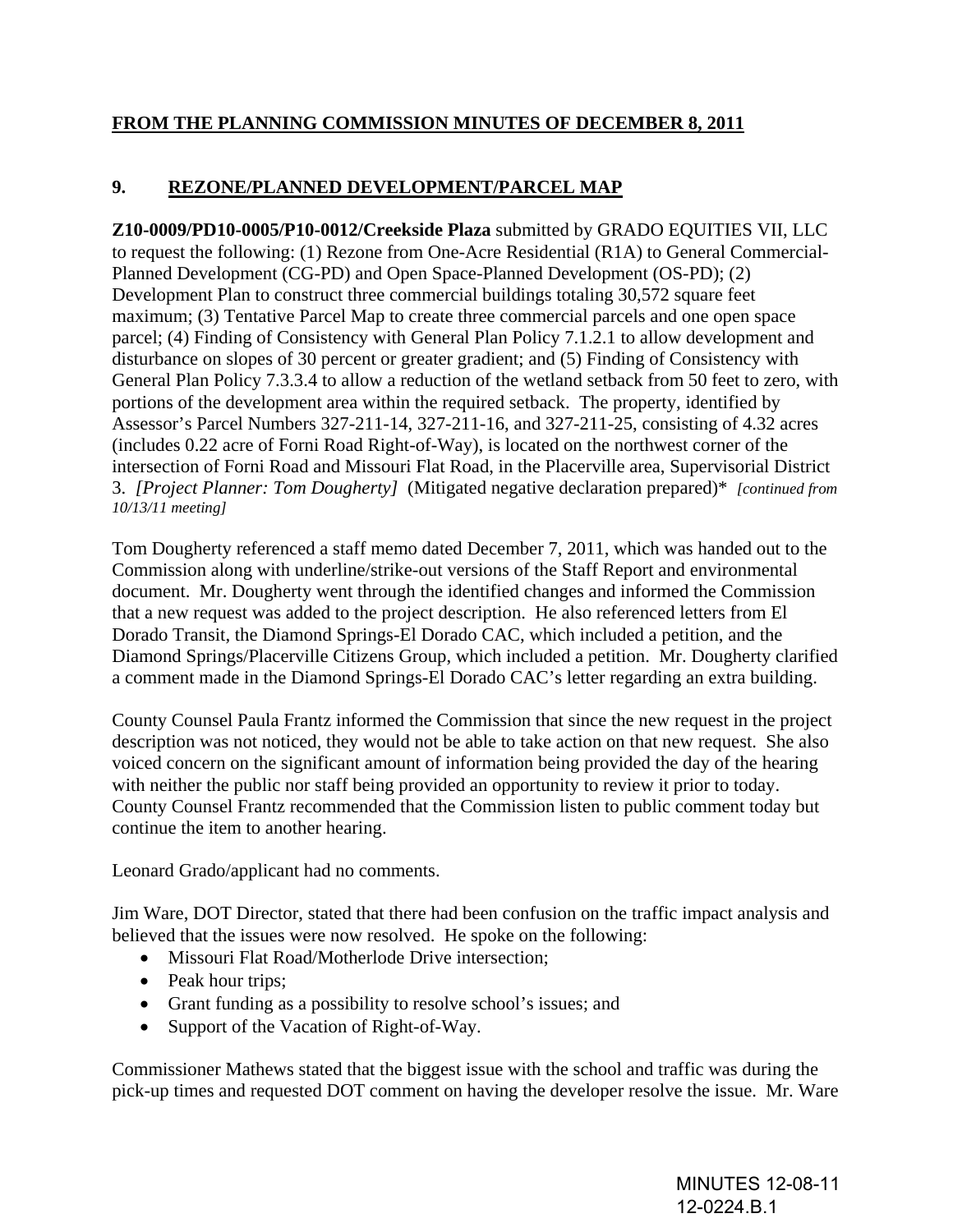responded that pick-up times are an issue at every school site but it is only for a short duration of time. Further discussion ensued between the Commission and Mr. Ware regarding traffic impacts to surrounding areas, mitigation measures, and computerized modeling.

Mindy Jackson, El Dorado Transit Executive Director, stated that they had been working with Development Services and DOT and had come to a resolution with the applicant on a bus turnout. There had been significant support from the public on a bus stop and they will work with the applicant on a location.

Commissioner Pratt voiced concern that the proposed bus stop would force the public to cross multiple times on an uncrossable road in order to reach the transit stops. He felt it was being proposed in the wrong location and would cause a public safety hazard. He further stated that he was not opposed to the bus stop but to the proposed location. Significant discussion ensued between the Commission and Ms. Jackson and a summary of the comments is provided:

- Bus stop would reduce current number of road crossings;
- Golden Center Drive should be considered a possible alternative for a permanent bus stop location as it is currently a request-only stop;
- Proposed bus stop locations include the consideration of existing sidewalks, bike paths, etc.; and
- Current maintenance schedule of transit stop located by Walmart and Panda Express should be increased due to overflowing trash receptacles.

Tim Smith, Motherlode School District Superintendent, repeated the following concerns that he had voiced at the past hearing:

- Student safety;
- Traffic congestion from 7am-7:45am and 2pm-2:45pm when school is in session;
- School traffic entering/exiting on Forni Road will impact traffic at the Missouri Flat Road/Forni Road intersection and will impact student safety;
- Unsure what improvements are being identified for the school frontage area, but requests that it include sidewalks and a right-hand turn lane; and
- Bike lane terminated at Missouri Flat Road.

Commissioner Pratt made the following comments:

- Bike lanes should not be on heavily traveled roads like Missouri Flat Road and should be re-directed to the lesser traveled roads;
- Pick-up/drop-off times at schools has been a recurring issue for many years; and
- School has the potential to help mitigate the traffic congestion issue by restructuring the bus pick-up location.

Eileen Crawford/DOT explained the process and policy regarding traffic signals.

Sue Taylor made the following comments:

- Serious site that needs to be mitigated better;
- Current traffic issue with school pick-up times is very dangerous to students;
- Sidewalks should be put in for the school; and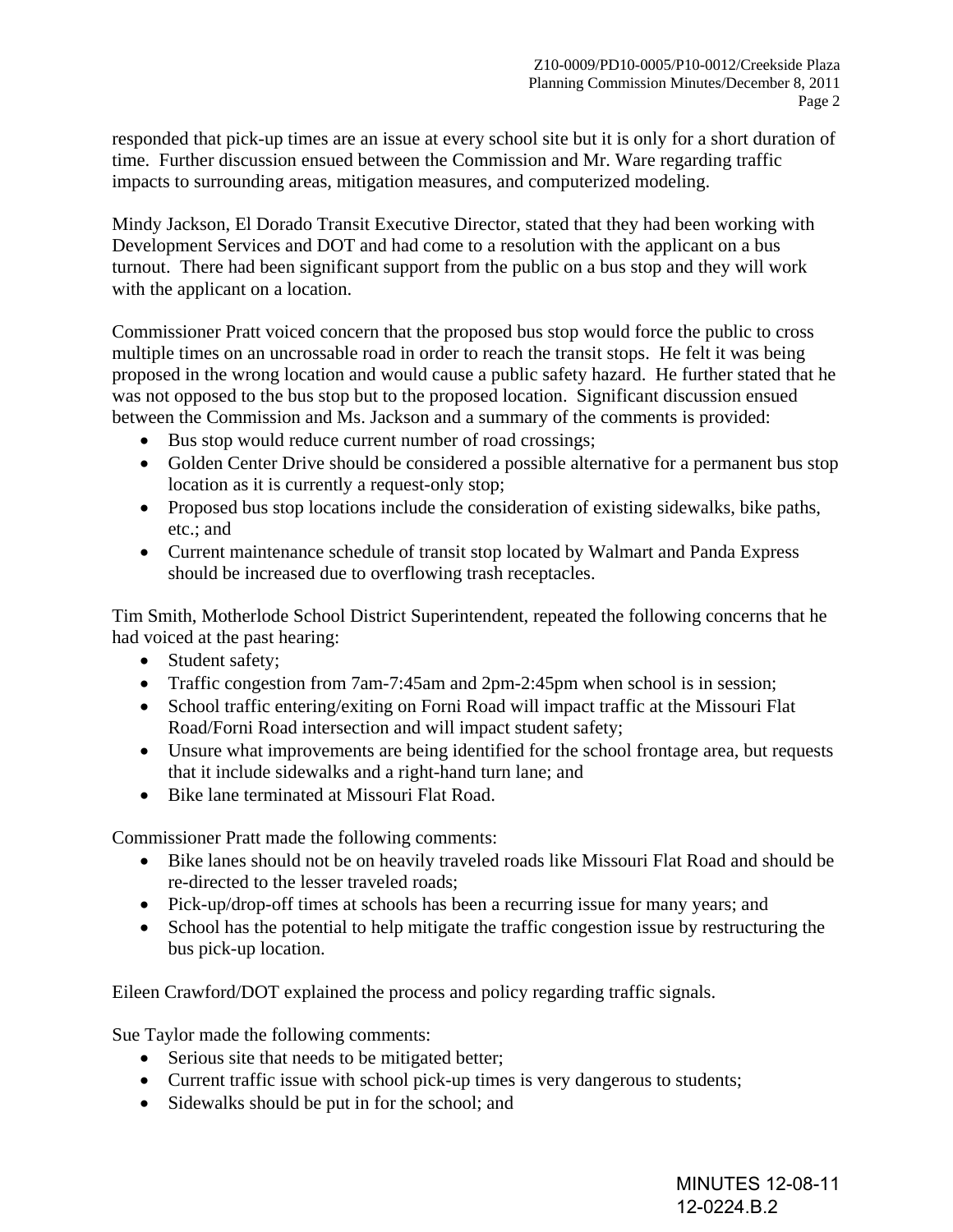• Reiterated previous comments from last meeting which were included on a handout that she distributed to the Commission.

Bob Smart, Diamond Springs-El Dorado CAC Chair, made the following comments:

- Not enough interaction with those involved to resolve the issues;
- Recommend moving this to the community level in order to resolve the issues; and
- Inquired if US Army Corps of Engineers had been approached with community's concern to put in a bike path.

Laurel Brent-Bumb, El Dorado County Chamber of Commerce voiced support of the project and was concerned that a viable commercial project had to overcome so many obstacles in order to proceed.

Kathleen Newell announced that a grant had just been approved for transportation circulation.

Patricia Debler/resident made the following comments:

- Initiated the petition and received over 90% in opposition to the project;
- Current traffic situation is already dangerous to students;
- "Protecting rural environment of County" is included in many County mission statements;
- Creek is a year-round stream and does not dry up in the summer; and
- Hwy 50 is congested on the weekends and many locals use Forni Road to bypass that traffic.

Michael Stout stated that traffic is the biggest issue and the project will increase this level. He suggested widening the intersection to relieve the school traffic.

Chris Fusano purchased the property in question over 35 years ago and felt that DOT had done a good job developing Missouri Flat Road.

Dr. Richard Boylan made the following comments:

- Bus stop is needed;
- Forni Road has traffic congestion;
- As proposed, project would kill kids as it would attract students and cars with the proposed fast food restaurant;
- Sidewalks are critical, not optional;
- Bike trail hasn't been addressed in project, which is required;
- Diamond Springs-El Dorado Design Guidelines review hasn't been done with this project; and
- Project should be sent back for re-working in order for it to comply/conform.

County Counsel Frantz stated that as long as there were no additional impacts or mitigation measures identified, the environmental document would not be required to be re-circulated. However, if time permitted, would recommend that it be re-circulated. She also stated that the primary concern was that the new additional request to the project description was not noticed.